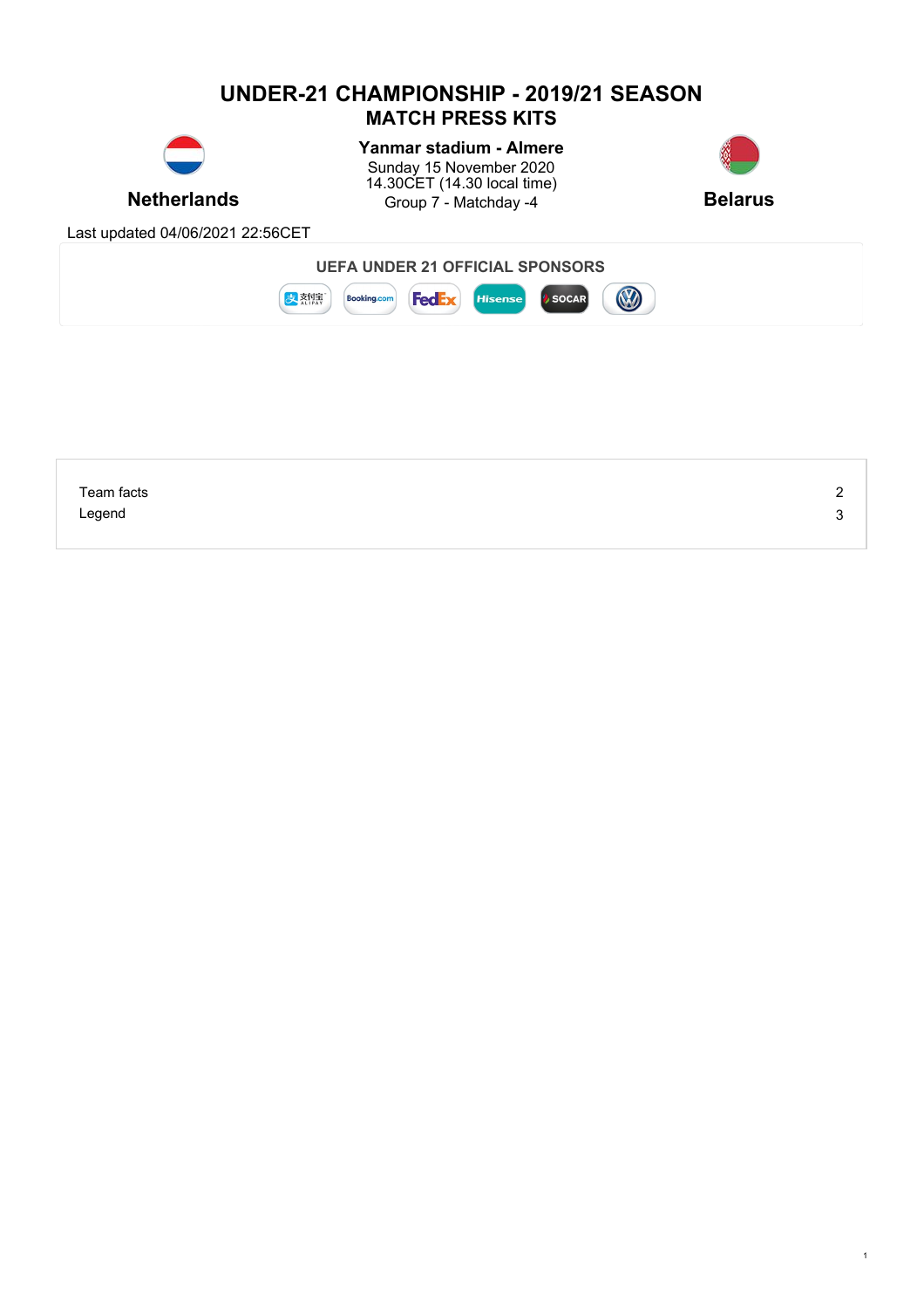2

# **Team facts**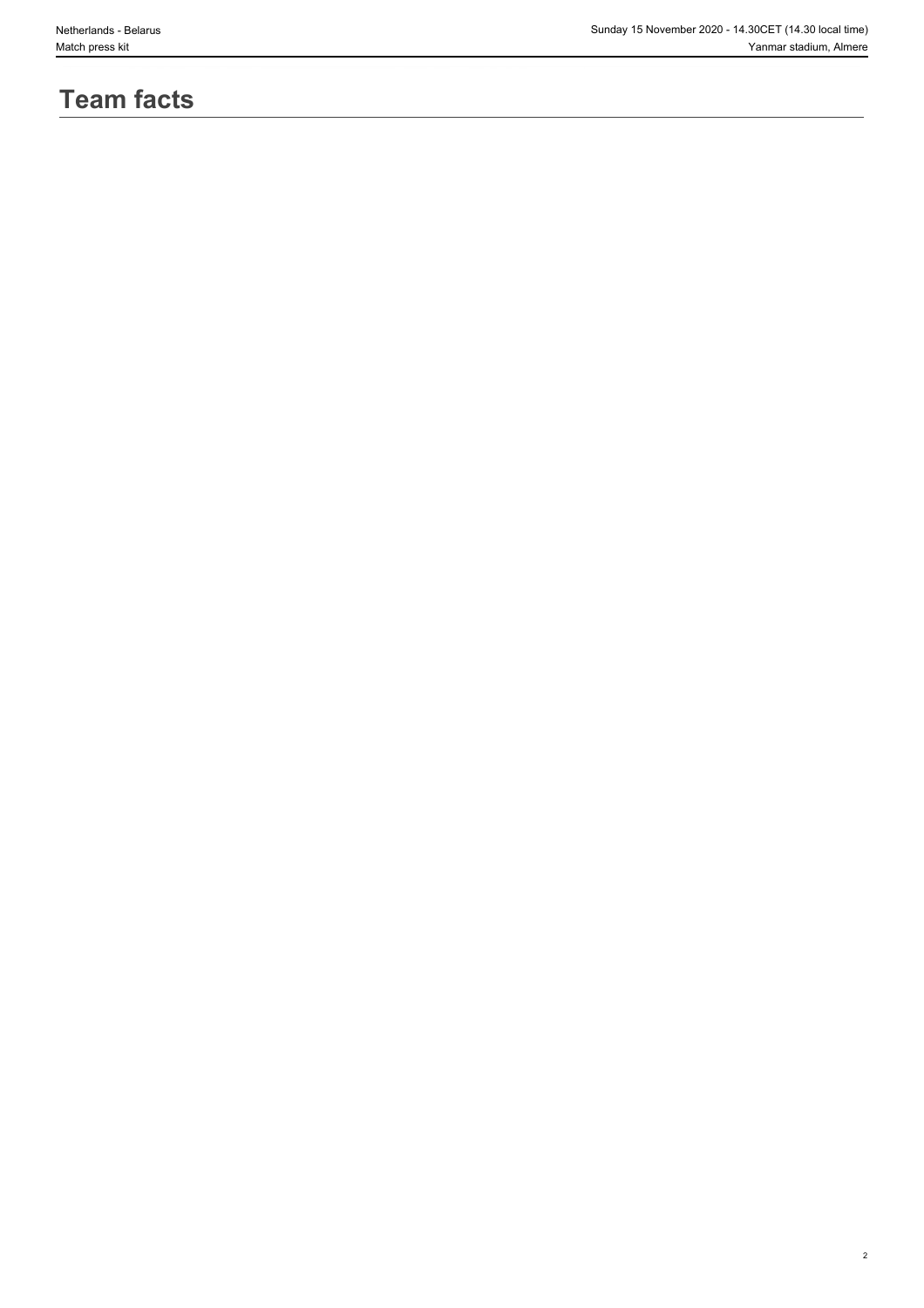# **Legend**

## **:: Squad list**

**No:** number **DoB:** date of birth **Qual:** qualifying **FT:** final tournament **Pld:** played **Gls:** goals **Overall U21:** all-time qualifying and final tournament data

## **:: Match officials**

**Nat:** nationality **DoB:** date of birth

**Under-21:** Total matches officiated in the UEFA European U21 Championship including all qualifying round matches. Matches as the fourth official are not included in these statistics. These are the official statistics considered valid for communicating official records in the competition.

**UEFA:** Total matches officiated in all UEFA competitions including all qualifying round matches. Matches where the official has acted as the fourth official are not included in these statistics. These are the official statistics considered valid for communicating official records in the competition.

### **:: Group statistics/Tournament schedule**

**Pos:** position **Pld:** played **W:** won **D:** drawn **L:** lost **GF:** goals for **GA:** goals against **Pts:** points

### **:: NOTE: All-time statistics**

Goals totals include the outcome of disciplinary decisions (eg. match forfeits when a 3-0 result is determined). Goals totals do not include goals scored from the penalty mark during a penalty shoot-out.

# **Competitions**

**UCL**: UEFA Champions League **ECCC**: European Champion Clubs' Cup **UEL**: UEFA Europa League **UCUP**: UEFA Cup **UCWC**: UEFA Cup Winners' Cup **SCUP**: UEFA Super Cup **UIC**: UEFA Intertoto Cup **ICF**: Inter-Cities Fairs Cup

### **Club competitions National team competitions**

| <b>EURO:</b> UEFA European Football Championship |  |
|--------------------------------------------------|--|
| <b>WC: FIFA World Cup</b>                        |  |
| <b>CONFCUP: FIFA Confederations Cup</b>          |  |
| <b>FRIE:</b> Friendly internationals             |  |
| <b>U21FRIE:</b> Under-21 friendly internationals |  |
| U21: UEFA European Under-21 Championship         |  |
| U17: UEFA Under-17 Championship                  |  |
| U16: UEFA European Under-16 Championship         |  |
| U19: UEFA Under-19 Championship                  |  |
| U18: UEFA European Under-18 Championship         |  |
| <b>WWC: FIFA Women's World Cup</b>               |  |
| <b>WEURO: UEFA European Women's Championship</b> |  |
| <b>Other abbreviations</b>                       |  |

# **Competition stages**

| F: Final                           | <b>GS:</b> Group stage             | (aet): After extra time                            | pens: Penalties               |
|------------------------------------|------------------------------------|----------------------------------------------------|-------------------------------|
| <b>GS1: First group stage</b>      | <b>GS2:</b> Second group stage     | <b>No.: Number</b>                                 | og: Own goal                  |
| <b>3QR:</b> Third qualifying round | <b>R1:</b> First round             | ag: Match decided on away                          | P: Penalty                    |
| <b>R2:</b> Second round            | <b>R3:</b> Third round             | qoals                                              | agg: Aggregate                |
| <b>R4:</b> Fourth round            | <b>PR:</b> Preliminary round       | <b>PId:</b> Matches played                         | <b>AP:</b> Appearances        |
| <b>SF: Semi-finals</b>             | <b>QF:</b> Quarter-finals          | <b>Pos.: Position</b>                              | <b>Comp.: Competition</b>     |
| $R16$ : round of 16                | <b>QR:</b> Qualifying round        | <b>Pts: Points</b>                                 | <b>D</b> : Drawn              |
| R32: Round of 32                   | <b>1QR:</b> First qualifying round | R: Sent off (straight red card) DoB: Date of birth |                               |
| <b>1st:</b> first leg              | <b>2QR:</b> Second qualifying      | <b>Res.: Result</b>                                | <b>ET:</b> Extra Time         |
|                                    | round                              | sg: Match decided by silver                        | <b>GA: Goals against</b>      |
| 2nd: second leg                    | <b>FT:</b> Final tournament        | qoal                                               | t: Match decided by toss of a |
| PO: Play-off                       | <b>ELITE:</b> Elite round          |                                                    | coin                          |
| <b>Rep: Replay</b>                 | 3rdPO: Third-place play-off        | <b>GF:</b> Goals for                               | W: Won                        |
| PO - FT: Play-off for Final        | <b>GS-FT:</b> Group stage – final  | gg: Match decided by golden Y: Booked              |                               |
| Tournament                         | tournament                         | qoal                                               | <b>L</b> : Lost               |
|                                    |                                    | Y/R: Sent off (two yellow                          | <b>Nat.: Nationality</b>      |
|                                    |                                    | cards)                                             | N/A: Not applicable           |

**f**: Match forfeited